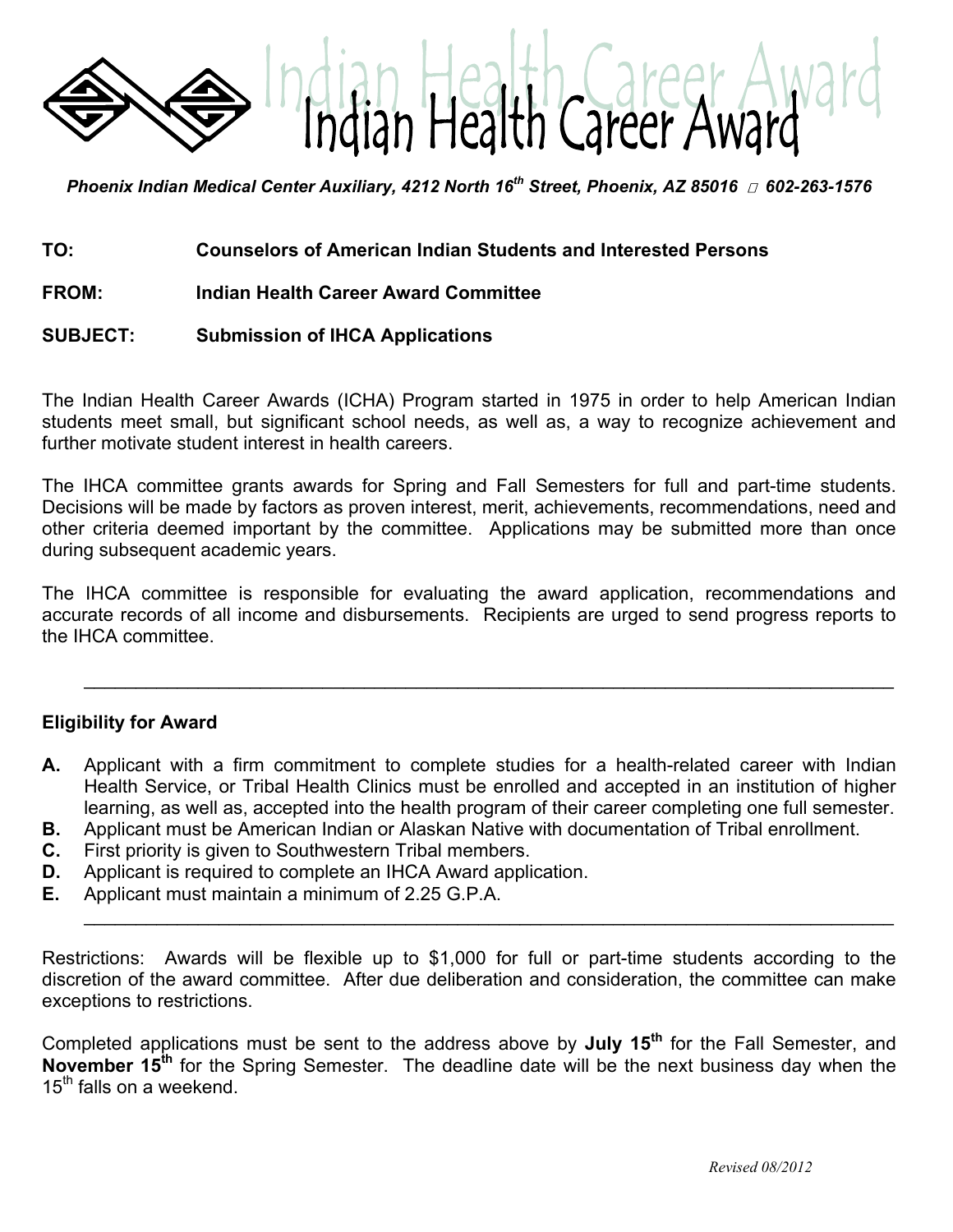## **New applicants must complete the application form and attach all the following documents:**

- **1.** Copy of acceptance letter into health program from educational institution attending.
- **2.** Complete transcripts from all educational institutions attended. *(High school, college, etc.)* Most recent transcript should show at least one completed semester in health program. *(Student copies or online transcripts acceptable with name auto-printed on each page)*
- **3.** Copy of class schedule for entering semester.
- **4.** Copy of Tribal enrollment documentation.
- **5.** A narrative written on a separate sheet of paper. (*See page 2-E. of IHCA Application for details)*
- **6.** Name of three references from non-related responsible persons who currently know you. All references should be mailed separately. *(Form and address attached)*
- **7.** A head/shoulder picture of applicant not measuring more than 4 x 4.

# **Returning Applicants**

Follow directions printed on the latest letter sent to you from the committee.

# **Submit Application to:**

Phoenix Indian Medical Center Auxiliary Indian Health Career Award 4212 North 16<sup>th</sup> Street Phoenix, AZ 85016

# **Applications must be post-marked no later than:**

July  $15^{th}$  – Fall Semester

November  $15<sup>th</sup>$  – Spring Semester

## **Only completed applications will be considered. Allow six to eight weeks for processing.**

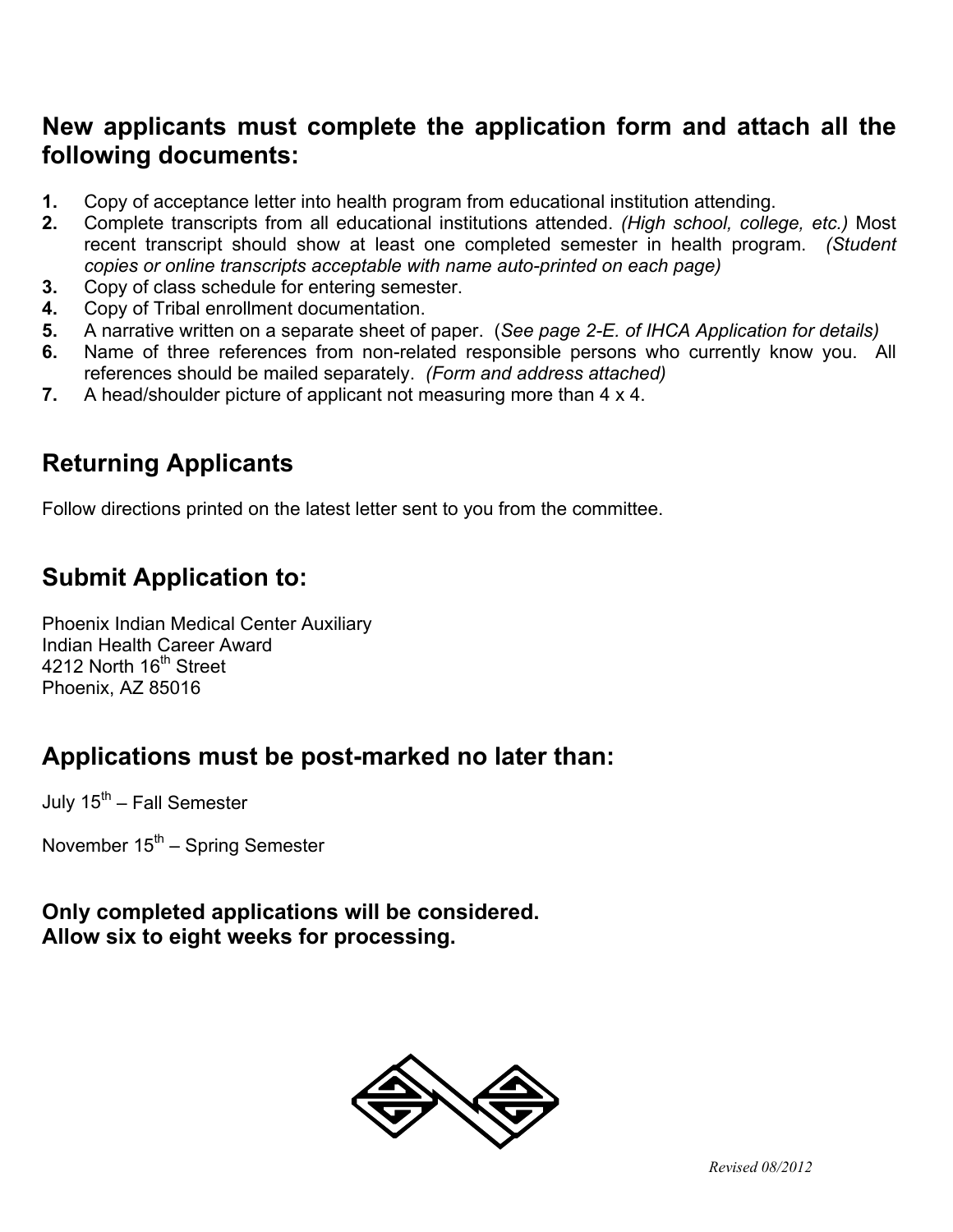# **Indian Health Career Award Application**

Please fill in all information requested. Please type or print.



### **A. Personal Information**

Date: \_\_\_\_\_\_\_\_\_\_\_\_\_\_\_\_\_\_\_\_\_\_

| $1_{-}$        |                                                                                            |  |                                                         |  |
|----------------|--------------------------------------------------------------------------------------------|--|---------------------------------------------------------|--|
|                |                                                                                            |  |                                                         |  |
|                |                                                                                            |  | _State: ______________ Zip Code: ______________________ |  |
|                |                                                                                            |  |                                                         |  |
| 5 <sub>1</sub> |                                                                                            |  |                                                         |  |
| 6.             |                                                                                            |  |                                                         |  |
| 8.             | Do you have responsibilities for children and/or other dependents? If yes, please explain: |  |                                                         |  |
|                |                                                                                            |  |                                                         |  |
|                |                                                                                            |  |                                                         |  |
|                |                                                                                            |  |                                                         |  |
|                |                                                                                            |  |                                                         |  |
| В.             | <b>Academic and Technical Background</b>                                                   |  |                                                         |  |

1. Please list in chronological order the following information about schools and training courses attended, beginning with high school:

| School & Location |                                                          | Major | Dates Attended       | Degree/Certificate/Date |  |
|-------------------|----------------------------------------------------------|-------|----------------------|-------------------------|--|
|                   |                                                          |       |                      |                         |  |
|                   |                                                          |       |                      |                         |  |
|                   |                                                          |       |                      |                         |  |
|                   |                                                          |       |                      |                         |  |
| 2 <sub>1</sub>    | Total credit hours to-date:                              |       | Grade point average: |                         |  |
| 3.                | Number of credit hours will you be taking this semester: |       |                      |                         |  |

Page 1 IHCA Application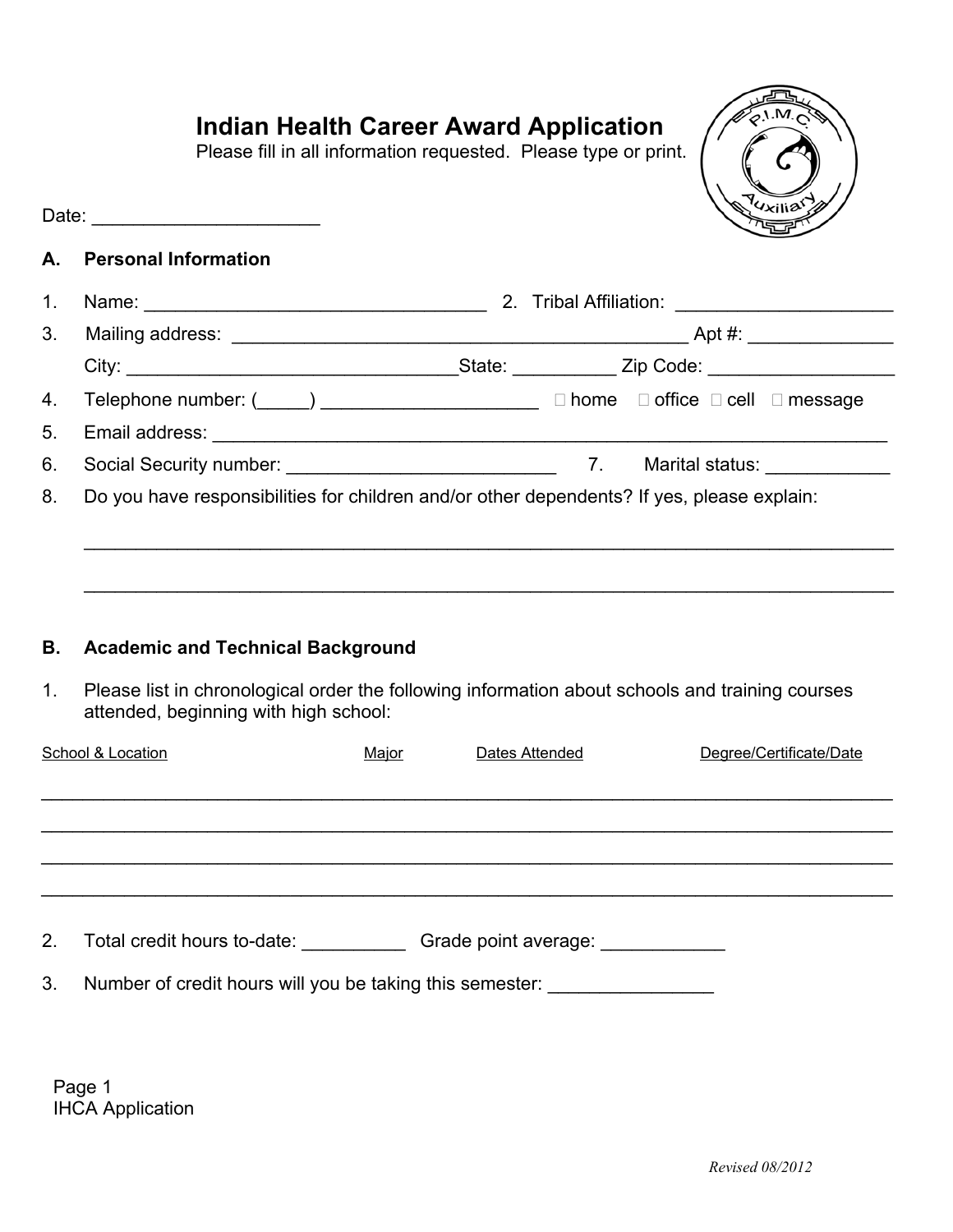### **C. Financial**

Please fill out all requested information by semester only.

| 1. | <b>Estimate Income for Semester:</b><br>a. Tribe<br>b. FAFSA<br>c. Parental<br>d. Spouse<br>e. Child Support<br>f. Employment<br>g. VA Benefits<br>h. I.H.S.<br>i. Scholarships<br>j. Other (specify) | Estimate Expense for <b>Semester</b> :<br>a. Tuition<br><b>b.</b> Fees (Lab, Parking, etc.)<br>c. Books<br>d. Room/Rent<br>e. Food<br>f. Clothing (uniform, shoes, etc.)<br>g. Transportation<br>h. Child Care<br><b>Utilities</b><br>Other (specify) |  |
|----|-------------------------------------------------------------------------------------------------------------------------------------------------------------------------------------------------------|-------------------------------------------------------------------------------------------------------------------------------------------------------------------------------------------------------------------------------------------------------|--|
|    | <b>TOTAL</b>                                                                                                                                                                                          | <b>TOTAL</b>                                                                                                                                                                                                                                          |  |
| 2. | am requesting: $$$                                                                                                                                                                                    | for the semester. The maximum award per semester is \$1,000.                                                                                                                                                                                          |  |

#### **D. Career Goals**

- 
- 1. School enrolled/accepted:<br>2 Are vou a continuing student? Yes No 2. Are you a continuing student? Yes
- 3. Indicate the semester and year for which this award will be used:
- 4. What is your career goal? \_\_\_\_\_\_\_\_\_\_\_\_\_\_\_\_\_\_\_\_\_\_\_\_\_\_\_\_\_\_\_\_\_\_\_\_\_\_\_\_\_\_\_\_\_\_\_\_\_\_\_\_\_\_\_\_\_
- 5. What degree or accreditation are you seeking? \_\_\_\_\_\_\_\_\_\_\_\_\_\_\_\_\_\_\_\_\_\_\_\_\_\_\_\_\_\_\_
- 6. Date your school term begins:

### **E. Narrative**

The IHCA committee is interested in you and your efforts to reach your career goal(s). On a separate sheet of paper, briefly describe the following:

- 1. Reason you are applying for particular source.
- 2. Any practical experience in your chosen career.
- 3. How and where you hope to pursue your career.
- 4. Community service/volunteering experiences.
- 5. Other special skills and abilities you have to enhance your career.

Page 2 IHCA Application

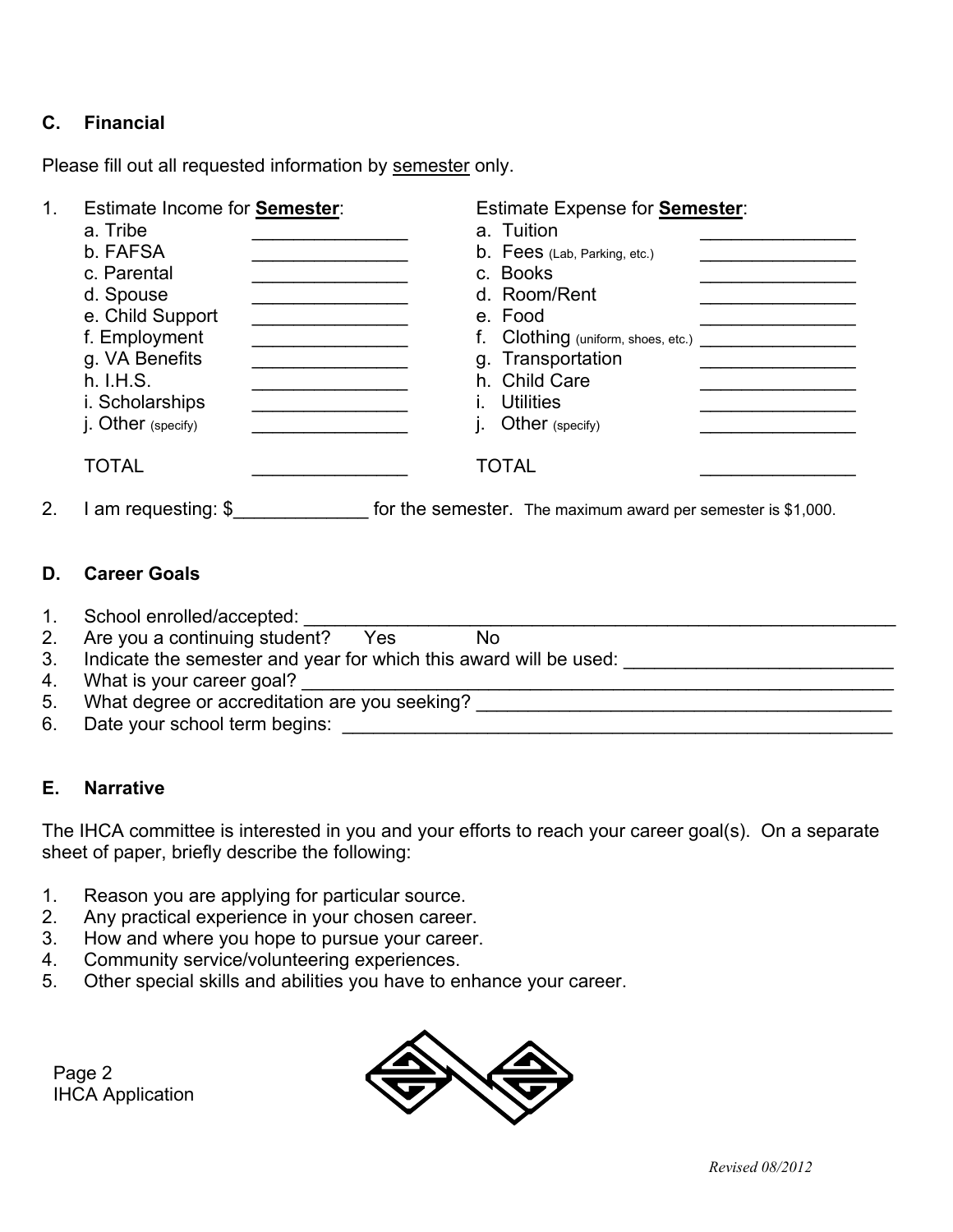### **F. References**

Please give names and addresses of three non-related responsible persons in a health field who know of your character, work history and educational background (i.e., employers, teachers, counselors, etc.). Give each a Personal Recommendation form to fill out and mail back in a separate envelope; form is attached.

| Name                                                                                  |              |                                                      |
|---------------------------------------------------------------------------------------|--------------|------------------------------------------------------|
| Address                                                                               |              |                                                      |
| City                                                                                  | State        | Zip<br><u> 1980 - Johann Barbara, martin a</u>       |
| Phone (                                                                               |              |                                                      |
| Email                                                                                 |              |                                                      |
| Name                                                                                  |              |                                                      |
| Address<br>the control of the control of the control of the control of the control of |              |                                                      |
|                                                                                       | <b>State</b> | Zip<br><u> 1989 - John Stein, mars and de Brande</u> |
| Phone (                                                                               |              |                                                      |
| Email                                                                                 |              |                                                      |
| Name                                                                                  |              |                                                      |
| Address                                                                               |              |                                                      |
| City                                                                                  | <b>State</b> | Zip                                                  |
| Phone (                                                                               |              |                                                      |
| Email                                                                                 |              |                                                      |

The information provided is complete and accurate to the best of my knowledge. I understand and agree that this award is to be used exclusively for the purpose of furthering my career in a health program at an accredited institution.

\_\_\_\_\_\_\_\_\_\_\_\_\_\_\_\_\_\_\_\_\_\_\_\_\_\_\_\_\_\_\_\_\_\_\_\_\_\_\_\_\_ \_\_\_\_\_\_\_\_\_\_\_\_\_\_\_\_\_\_

Signature of Applicant date date

### **Mail completed application to:**

Phoenix Indian Medical Center Auxiliary Indian Health Career Award Committee 4212 North 16<sup>th</sup> Street Phoenix, AZ 85016

**Only completed applications will be considered. Allow six to eight weeks for processing.**